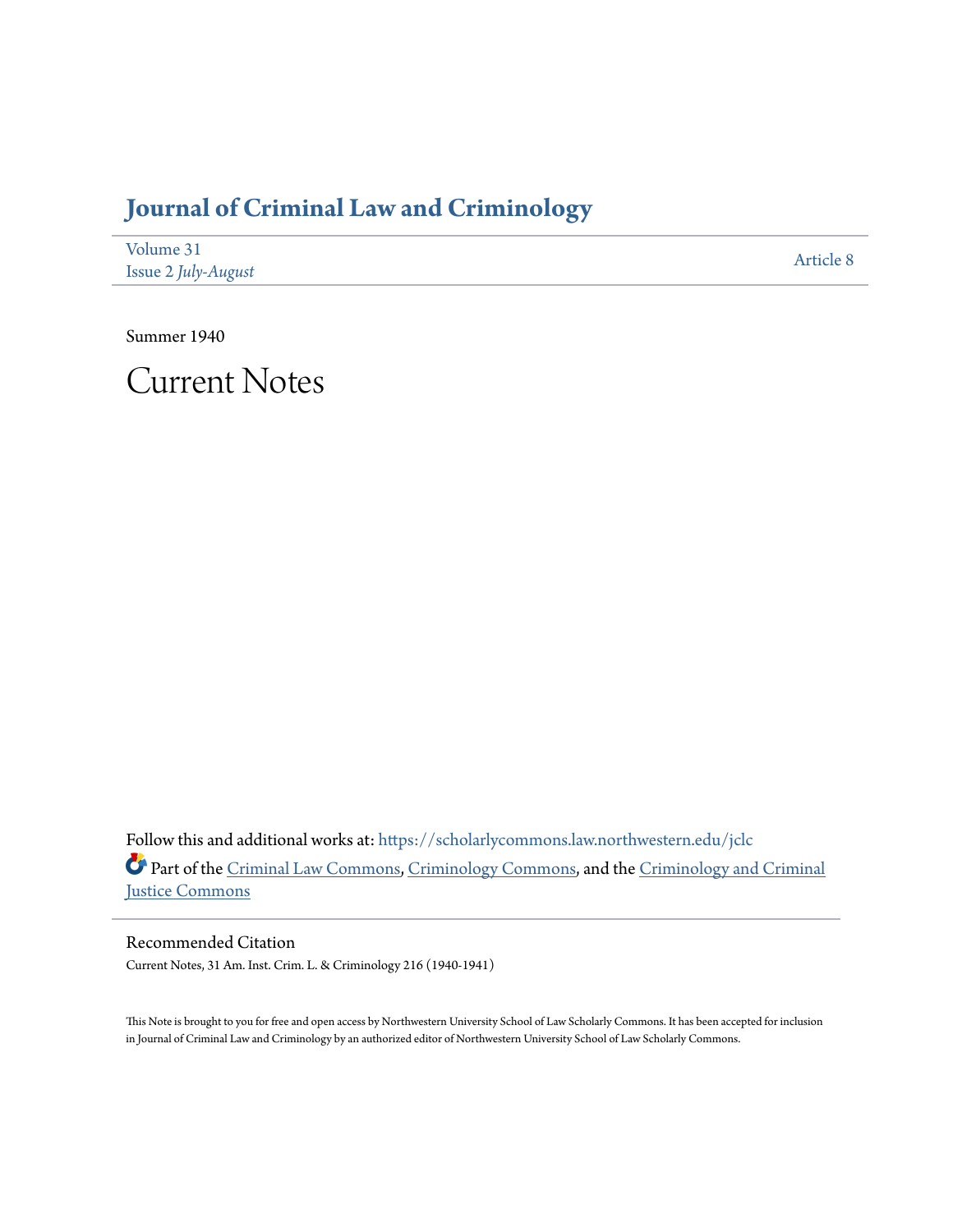## **CURRENT NOTES**

Newman F. Baker **[Ed.]**

Northwestern University Law School Chicago, Illinois

Traffic Committee **Meets-On** June **17** and **18** the National Committee on Traffic Law Enforcement met at Northwestern University Law School upon the call of the Committee Chairman, Arthur T. Vanderbilt. The Committee was divided into two groups to consider the preliminary reports of the Secretaries of the Subcommittee on Courts and the Subcommittee on Police, George Warren, Esq., and **A. R.** Forster, Director of Training, Northwestern University Traffic Institute. These reports were prepared after a year and a half of field study and the use of extensive questionnaires and were truly "National" in scope. Two days were spent in considering the recommendations of each secretary, item **by** item. Many of them were debated **by** judges, lawyers, traffic engineers, safety officials and others. **All** were carefully considered and, although much of each report was adopted as prepared, many changes were recommended. These changes are being made **by** the Secretaries and will be completed and printed **by** August **1.** The future plans for the Traffic Court study include a presentation to a joint meeting at the American Bar Association convention in Philadelphia on September 10th, of the Criminal Law Section, the Section on Judicial Administration, and the National Conference of Judicial Councils.

Sheriff's School-An interesting movement in the education of those engaged in combatting crime was the school for sheriffs reported in the June issue of "Correction."

Sheriffs and their deputies from more than forty counties went to school in Syracuse, **N.** Y., May 16th, 17th and 18th. It was the first training school for sheriffs held in that State and was sponsored **by** the New York State Sheriffs' Association in cooperation with the Bureau of Public Service Training of the State Education Department. Sessions were held in the Syracuse Law School auditorium and it was announced at the opening **by** Albert H. Hall, chief of the Bureau of Public Service Training, that sheriffs completing the course of instruction satisfactorily would receive Public Service Training Certificates issued **by** the State Education Department.

The course included fundamentals of the criminal and civil phases of the work of sheriff. The staff of instructors was made up of State and local officials, representatives of the Federal Bureau of Investigation, Washington, **D. C.,** and professors of law from Syracuse University, Columbia University, Cornell University and the Albany Law School.

Special Agents John B. Hogan and Virgil **J.** Wolfe of the Federal Bureau of Investigation lectured on "Crime Scene Searches," "Technique and Mechanics of Arrest and Search of Person," "Detection of Deception," "Taking Statements, Report Writing, Interviews," "Laboratory Aids to Investigators," and "Testifying in Court, Conduct of Police Officers."

Commissioner Carroll **E.** Mealey of the Bureau of Motor Vehicles, State Department of Taxation and Finance, gave the sheriffs valuable information on "Vehicle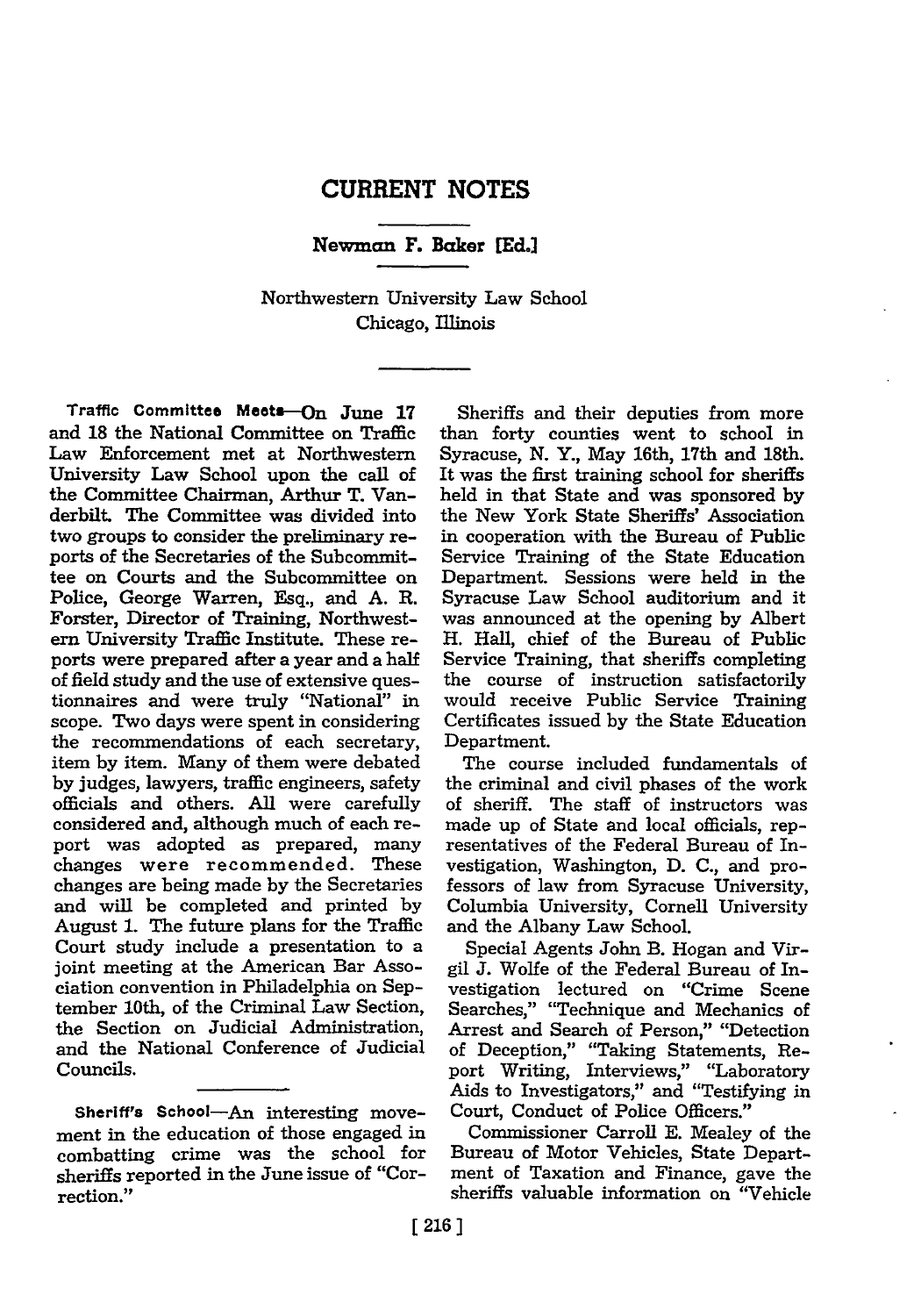and Traffic Laws," and John F. Tremain, Secretary of the State Commission of Correction, discussed "Jails and the Care of Prisoners." Lieutenant Bryan **E.** Ford, Director of Training, Police Department, Rochester, was unable to be present but his paper was read on "The Relationship of the Sheriff with Municipal Police."

District Attorney Donald M. Mawhinney of Onondaga County gave instruction on the "Preparation of a Criminal Case," and Professor Victor Levine of Syracuse University Law School pointed out the 'Distinction between Levies; Liability of Sheriff; Priority and Other Rights."

Professor W. Harvey Reeves of Columbia University Law School discussed "Attachments, Generally," and "Replevins, Generally"; Professor Samuel M. Hesson of Albany Law School, "Body Executions, Execution Sales and Alimony Contempt"; and Professor John W. MacDonald, Professor of Law, Cornell University, "Service of Summons and Subpoena," "Juries, Writs of Habeas Corpus."

The Officers of the Association are: George **A.** Casey, Westchester County, president; Edwin R. Auer, Onondaga County, first vice-president; **D.** Sayre Beam, Livingston County, second vicepresident; Lewis **N.** Spring, Wyoming County, secretary; Milton V. Saulpaugh, Columbia county, treasurer.

Louis R. Yaguda, Albany, is Counsel and Executive Director.

The Editor of this Section is pleased to observe this school in action. While the sheriff usually has little to do with law enforcement when his county contains a large city, in rural areas he still is the chief police officer. While the office is a hangover from the local government setup of a bygone generation and needs reform, this is virtually impossible because of Constitutional provisions. So, we must have sheriffs; why not improve them? Why not train them during their terms of office? The New York School may furnish the answer to the sheriffs problem. Other States may well follow New York's example.

Civil Rights and the Police--The Fourth Annual Report of the Washington Criminal Justice Association was recently issued as "Crime In The Nation's Capital, **1939"** and it shows an increase of **10.4** per cent in serious offenses. An interesting comment was made on the topic "Civil Rights and the Police." It reads:

"As a result of criticism directed against the police department in its use of 'investigation' and 'dragnet' arrest, a study of these practices was undertaken **by** the Association during **1939.**

"The task of apprehending criminals in Washington, as in other large cities, is complicated **by** the ease of transportation, the.heterogeneity, mobility, and density of Washington's population. The task is especially difficult in light of the increased duties of the police with no proportionate increase in their numbers.

"From the standpoint of legal procedure, the practice of holding persons for investigation is not sound, although very practical from a police standpoint. In order to solve crimes, it is often necessary to detain suspects for questioning, without actually charging them with crime. The police contend that the law of arrest is not sufficiently broad to permit efficiency in the detection and solution of crimes. The District of Columbia Bar Association now has under consideration legislation which may seek to remedy this situation.

"The study made **by** the Association indicated that the term 'investigation' covered a variety of police services. Not only did it indicate that the person so booked was held for questioning, but it might indicate that a stray child was being held for its parents, that a person picked up on the street ill was being held for transfer to a hospital, that out of town fugitives were being held for other authorities, and many other services which the police are called upon to render.

"Undoubtedly the police are using the charge of investigation to cover many types of police services. An analysis of the cases reviewed **by** the Association, however, would seem to indicate that the evil lies not only in taking into custody too many innocent people and violating their civil rights, but also in not charging some of them with misdemeanors, or other proper charges.

"For instance, in the 74 cases investigated, **6** were arrested on a request of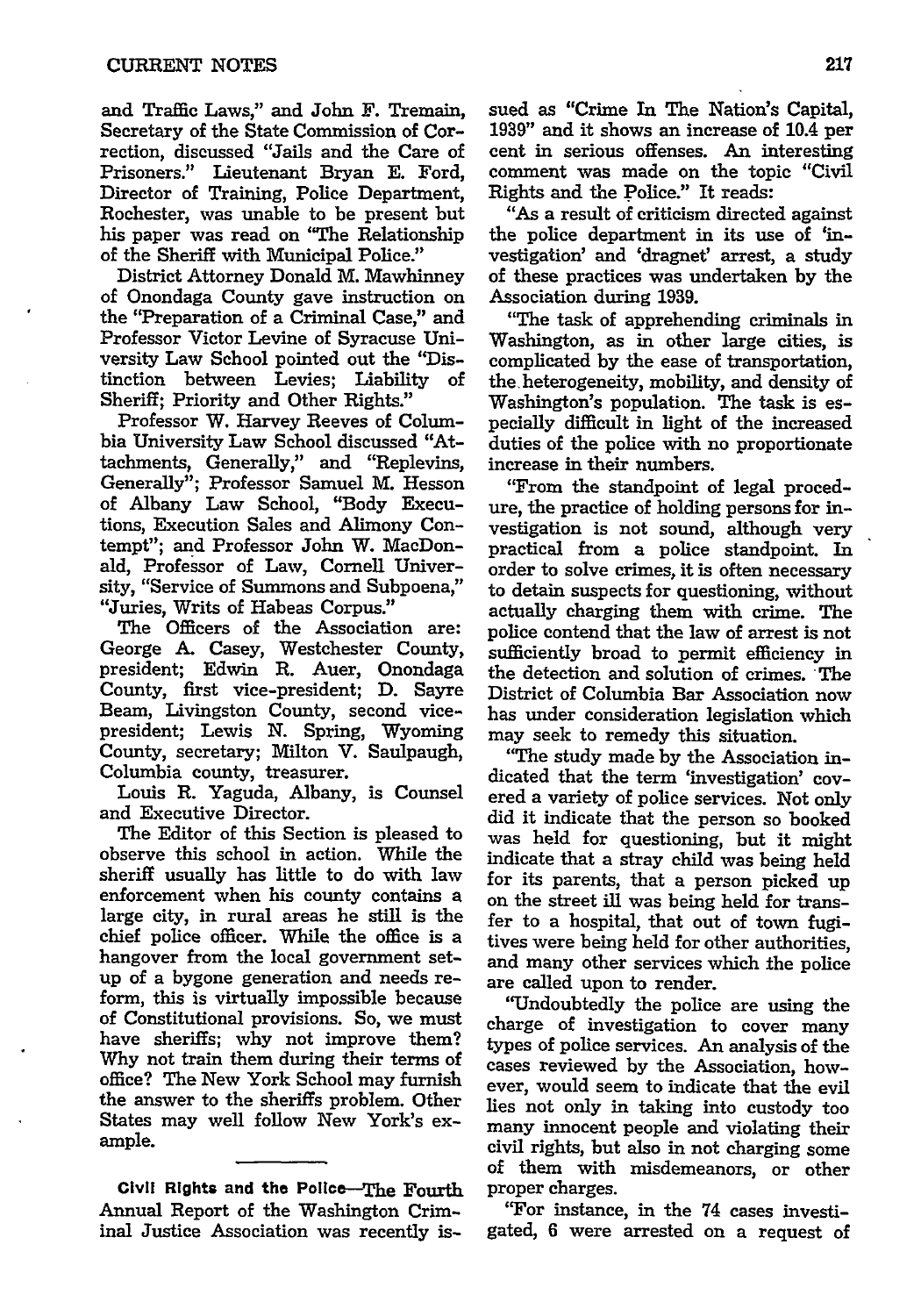other authorities and 2 were taken into custody for release to parents. These persons should not have been booked for 'investigation'. In **10** cases juveniles were apprehended, some on disorderly charges and others on petty larceny charges, but at the time of the arrest there was no intent to charge them or turn them over to the Juvenile Court. These cases perhaps should have been booked 'held for Boys Service Division,' and turned over to that Division or not have been booked at all. In 4 cases, disorderly conduct charges probably should have been placed. Again in 2 cases hospital treatment was given, and these should not have been listed under 'investigation'.

"Careful study of the other cases revealed that the term 'for investigation' is a misnomer, and that the practice and procedure of the police in this regard should be clarified.

**"A** succinct statement of reason for registering or holding persons would assist in decreasing the number of persons 'held for investigation', would give a better indication of the actual service being rendered to the community **by** the police, and would allay the fears of our citizens that police are systematically lawless in arresting people in violation of their civil rights."

Bill of Rights Review-A new quarterly, "The Bill of Rights Review" has been launched **by** the Bill of Rights Committee of the American Bar Association. The summer, 1940, issue was edited by the Chairman and Secretary of the Committee, Grenville Clark and Joseph Harrison. The subsequent issues will be edited by Professor John **E.** Mulder of the Law School of the University of Pennsylvania.

The plan of the publication is indicated by the first editorial wherein the Editors say: "One of our prime purposes, therefore, is to apply through this Review what may be called the 'case system' to the study of this great subject. We shall hope to do this in several ways: first, through detailed studies of particular subjects by acknowledged authorities, such as are represented in this issue by the articles of Professor Warner and Professor Chafee on 'The Third Degree' and 'Censorship of

Plays and Books'; *second,* through 'Notes and Cases,' in which will be reviewed many of the more important current situations and decisions in the field of civil liberties; and *third,* through the presentation in our editorial columns of concrete questions on which opinions may reasonably differ.

Youth Correction Authority Act-At the meeting of the American Law Institute, May, 1940, the Youth Correction Authority Act was approved **by** the body of the Institute. The Act was framed by the Committee on Criminal Justice-Youth with Professor John Barker Waite serving as reporter. In the June, 1940, American Bar Association Journal appears a summary of the Act:

"The new state agency provided in the model act submitted by the Committee calls for an appointive board of three persons of special qualification to govern the correction and rehabilitation of young persons after conviction. The board would be known as the Youth Correction Authority, have terms of nine years, and would be responsible for the organization, administration and determination of policies for integrating the handling of young offenders on a state-wide basis.

"The Committee asserts that the purely punitive system of criminal justice has failed in two major objectives-the protection of society and the reformation of the individual. The Committee's inquiry shows an unchecked rise in recidivism (repetition of crime) and in offenses committed **by** the gang-age youth group under the retributive penal system. The Committee believes that substituting a system of individualized training and treatment for retributive punishment would more effectively fulfill the objectives of our criminal justice.

"The new Youth Correction Authority would be authorized to set up district units within the state and to employ psychiatrists, educators, etc., to carry on its corrective and segregative activities. The Authority would have the power to approve or to establish places of preliminary detention for young offenders, and for the examination and study of persons committed.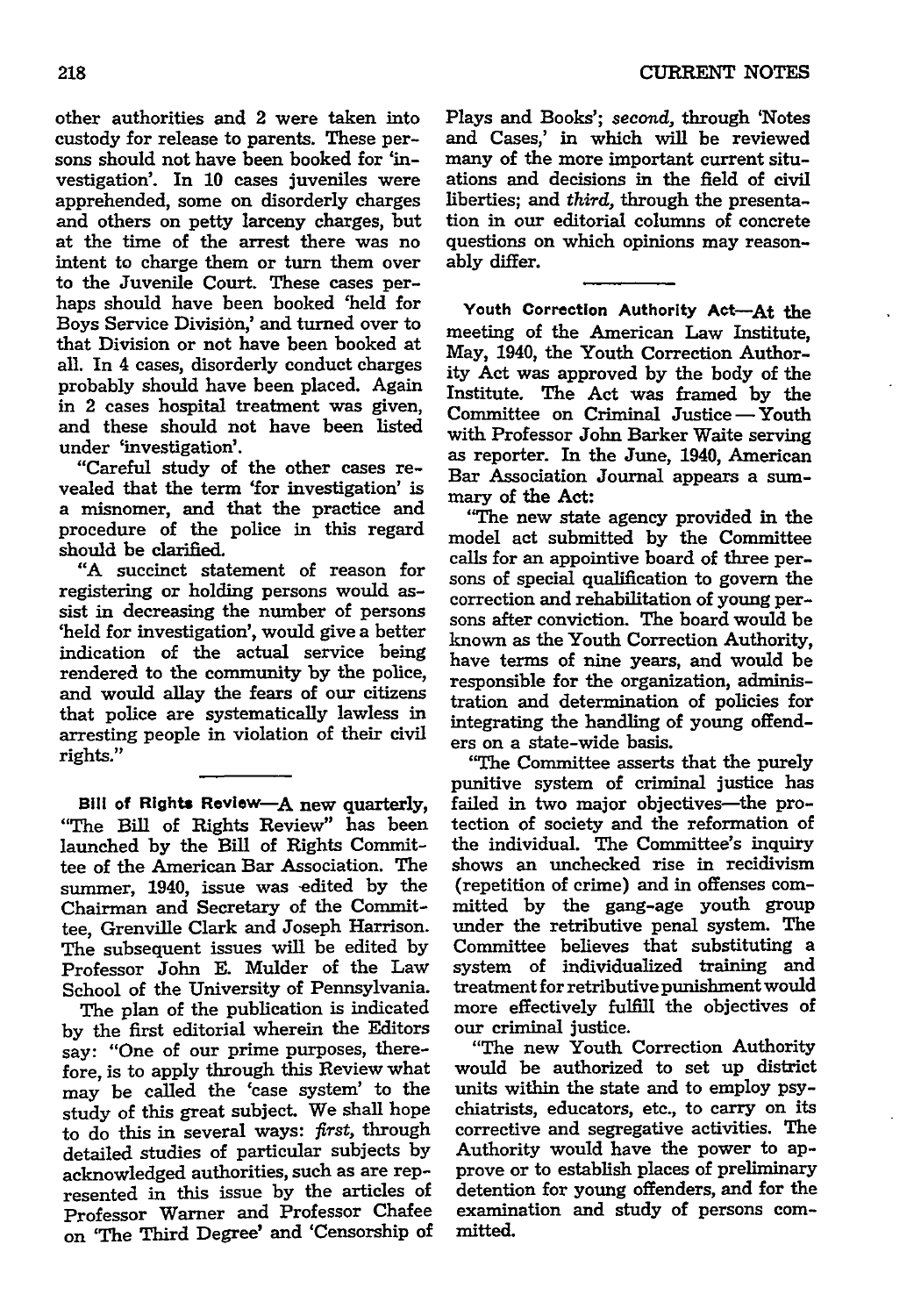"The trial judge would have the usual discretion in acquittals and assessment of fines; but in all convictions excepting those involving the death sentence or life **im**prisonment, the judge would commit the youth to the Authority. The judge thus would exercise the established judicial function of determining guilt, rather than emphasizing the leigth of sentence.

"Following out its philosophy that pub**lic** safety can best be protected **by** segregation and corrective treatment, the Committee then recommends that the Authority have all control over the youth as to his detention, imprisonment, training and treatment. To the extent that necessary funds are available, the Authority may establish and operate a treatment and training service, create the necessary administrative districts and employ personnel needed to conduct its functions. In any case, it would have power to make use of law enforcement, detention, probation, parole, medical, educational, correctional, segregative and other facilities of public and private institutions and agencies within the state. The model act specifies that this provision would give the Authority no control, however, over the facilities of these institutions-but that its dealings with them should be on a cooperative basis.

"When a person is committed to the Authority, it would immediately investigate him as an individual, psychologically, physically and as to his social background. It would make periodic re-examinations of all persons within its control and keep written records on each case.

"The Authority would have the powerwith specific limitations protecting the constitutional rights of the individual, such as court reviews at age 25-to keep any youth under supervision and control so long as 'in its judgment such control is necessary for the protection of the public.' It also could discharge such persons as soon as 'in its opinion there is a reasonable probability that they can be given full liberty without danger to the public.'

"The individual treatment procedures are the main objective of the plan. The treatment and training service would seek to integrate the handling of the young offender and to eliminate the haphazard and contradictory processes often found under the present system, where varying sets of officials handle the individual as he goes through the mill."

Prison World-With its May-June, 1940, issue the Jail Association Journal became '"he Prison World"-a "publication devoted to the progressive administration of jails, reformatories, prisons, and other penal and correctional institutions." The Prison World is jointly sponsored **by** the American Prison Association and the National Jail Association as the official organ of both Associations. No extensive changes are contemplated in the new magazine but added departments and features are planned. Richard **A.** McGee is Editor and Roberts **J.** Wright is Managing Editor.

California Police Training-The Fourth Annual California Technical Institute of Peace Officers' Training was announced for July **8-20** at University of California, at Los Angeles and July 29-August **10** at University of California at Berkeley. The cooperating agencies were San Francisco Police Department, Oakland Police Department, Oakland Fire Department, Los Angeles Police Department, Los Angeles Sheriff's Department, Los Angeles District Attorney's Office, Berkeley Police Department, University of California at Berkeley, University of California at Los Angeles, Attorney General, California Highway Patrol, League of California Municipalities, United States Secret Service, United States Post Office Department, State Narcotic Division, American Red Cross, Alameda County District Attorney's Office, National Auto Theft Bureau, Greater Los Angeles Safety Council, and **J. C.** Beswick and George H. Brereton directed the Institute. The course of instruction, set forth below, should prove to be interesting to persons who have been concerned with police training:

*Civil Process* and *Procedure,* Six hour course covering some of the more important points of Civil Law and Civil Procedure, such as: Summons and Complaint; Writ of Possession; Claim and Delivery, etc.;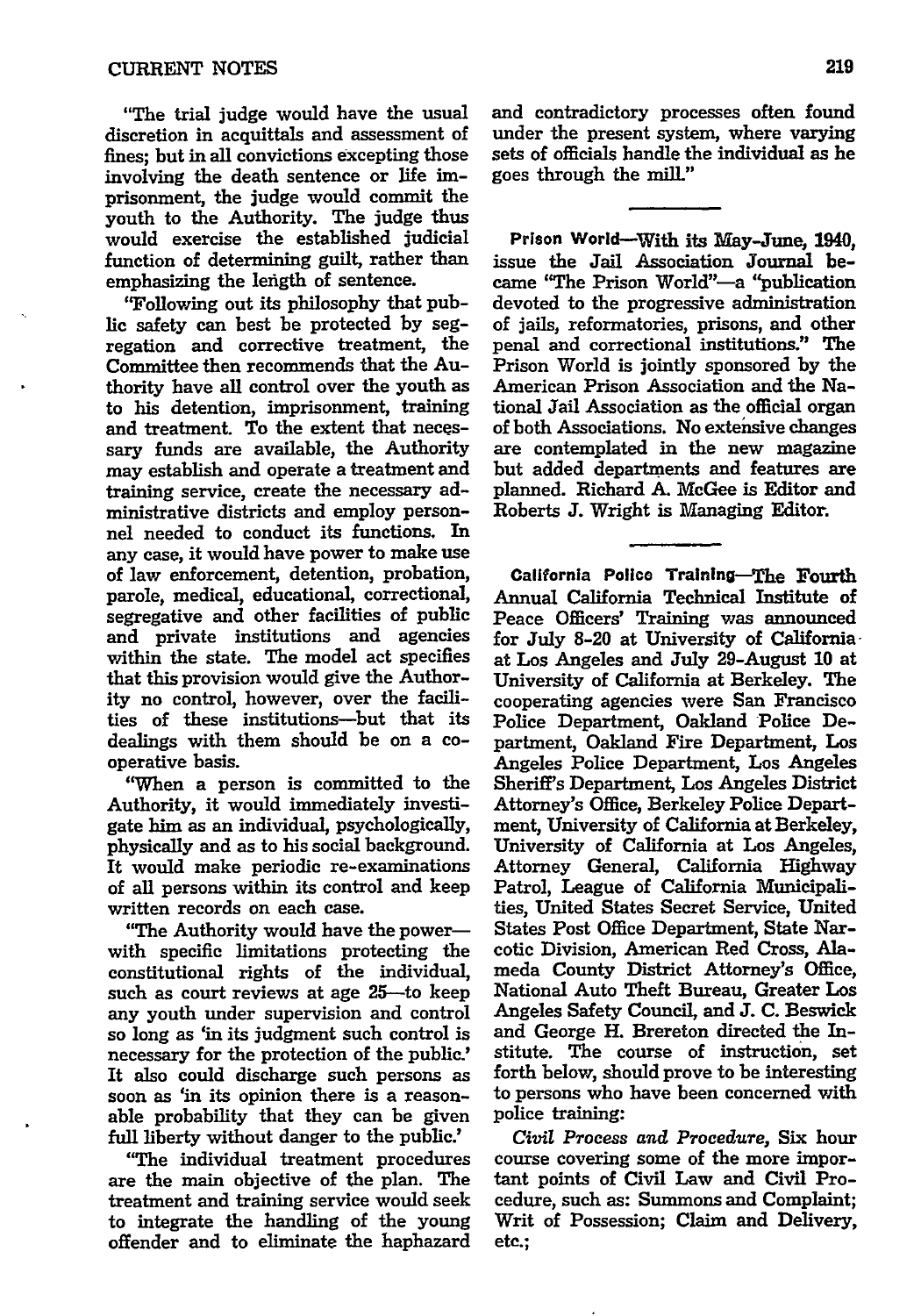*Crime Prevention,* Six hour course outlining problems and correct procedures in developing a modern crime prevention program-with special emphasis upon the problem of juvenile delinquency;

*Description* of Persons, Six hour course outlining methods which should be used in identifying and describing individuals -the use of "portrait parle"; standard methods of classifying eye and hair colors, various parts of the human anatomy, marks and scars, etc.;

*Description of* Property, Six hour course outlining the proper procedure which should be followed in describing lost or stolen property and methods which may be used to supervise pawnshops and second-hand stores in the control of such property;

*Examination of Physical Evidence,* **A** course outlining the procedure and technique of search for physical evidence at the scene of crime, morgue, home of suspect, etc.; an elementary microscopic and macroscopic examination of evidence; elementary ballistics; chemical and physical examination of evidence; and the presentation of such evidence in court;

*Firearms and* Gas *Equipment,* A ten hour course on the care and use of revolvers, Thompson sub-machine gun, gas gun, gas bombs, and gas masks. The first half of the course will be devoted to classroom instruction, and the last half will be used for demonstration and practice on the range;

*Fingerprint Identification and Classification,* A twelve hour elementary course on the identification and classification of fingerprints. The officer will be taught to "roll" prints properly, discover and develop "latent" prints at a crime scene, identify and classify the common types of fingerprint patterns, and "search" the fingerprint files for a suspect's record;

*First Aid,* A twenty-two hour course in First Aid, covering the Standard American Red Cross Course qualifying all students, who pass the course examination, for the Standard American Red Cross Card;

*Interrogation,* A six hour course covering the proper methods and techniques of interrogating or questioning witnesses and/or suspects;

*Investigation at Scene* of *Crime,* A six hour course on the proper methods and techniques which should be used in investigating any crime, with particular  $em$ phasis upon the duties of the investigator at the scene, the collection of evidence, etc.;

*Law* of *Arrest,* A six hour course outlining the law applying to arrest-how and when arrests can be made; justification for arrests; use of force; warrants; bail; escapes and resisting arrest;

*Law* of *Evidence,* A six hour course outlining the law of evidence and including the more important rules of evidence, kinds of evidence, degrees of evidence, "best" evidence, declarations, admissions, confessions, and accusatory statements;

*Photography,* A forty-four hour course for the beginner. The student will be taught how to operate several types of cameras; will receive a simplified explanation of the various types of shutters and lenses; will learn how to "focus" and "time" properly; how to photograph interiors and exteriors-using daylight or artificial lighting; how to develop, print and enlarge photographs and receive some instruction in "legal photography";

*Police Organization and Administration,* A six hour course covering the general principles and practices which should be followed in the organization and administration of a modern police department;

*Police Problems and Tactics,* A twentytwo hour course outlining the preferred methods, procedures, techniques, and/or attitudes which should be used in the solving of some of the more common problems which face police and other law enforcement officers in their daily work;

*Police Records,* A six hour course on the value and use of police records. Modern practices in filing, record-keeping; use and value of record forms, statistics and modern office euipment for the law enforcement office;

*Police Tactics,* A six hour course outlining suggested procedures to be used in approaching a criminal suspect, searching a suspect, stopping suspicious persons in automobiles and/or fugitives, conducting raids to apprehend a dangerous suspect, etc.;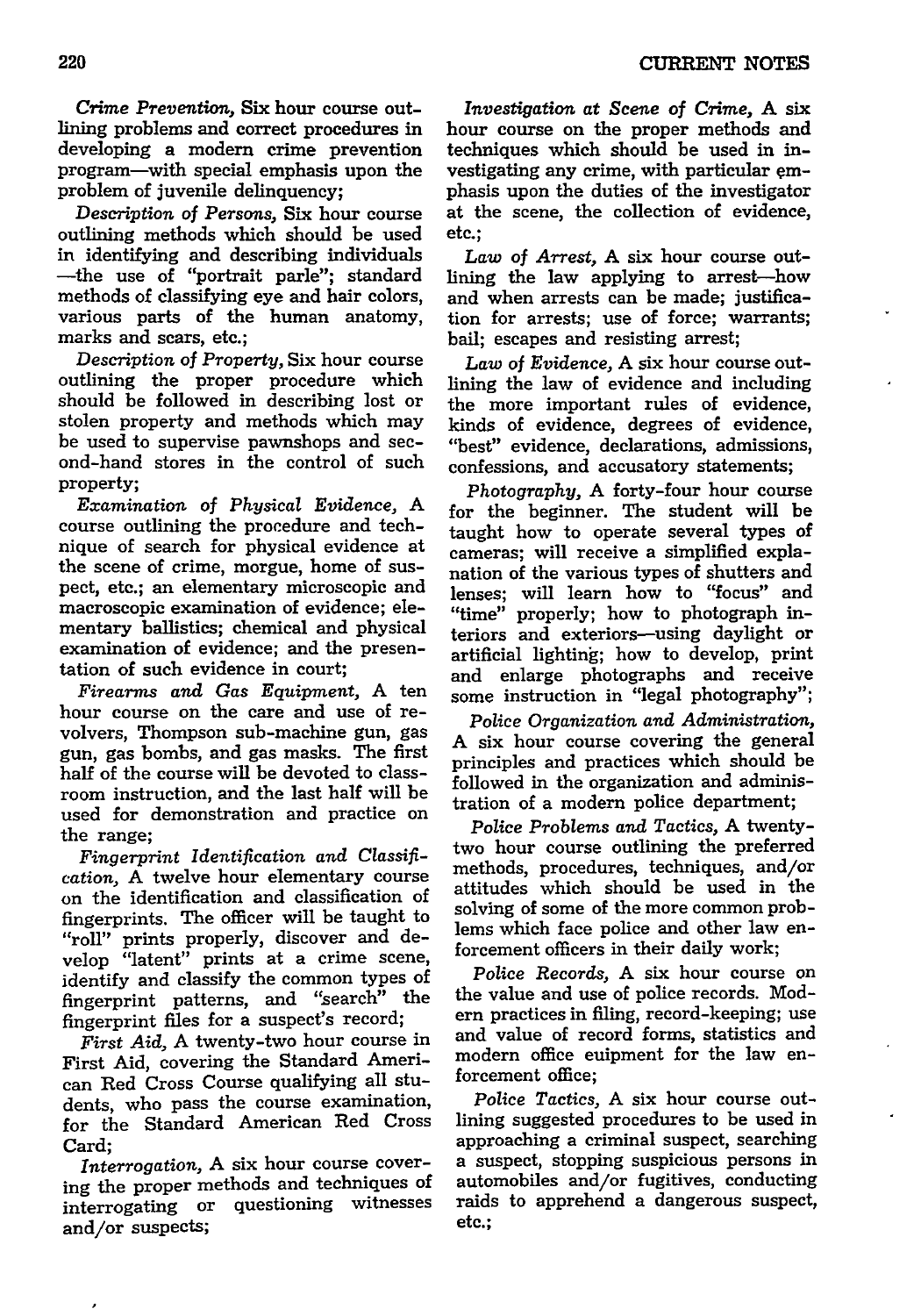*Public Relations,* A six hour course outlining methods which may be used, attitudes and contacts which should be developed, and suggested ways and means of developing a good public relations program in police departments and other law enforcement agencies;

*Public Speaking,* A twelve hour course covering the fundamental principles and practices which should be used in public speaking. This is a practical course for peace officers in which each student will receive actual practice in speaking before the class;

*Report Writing and Modus Operandi,* A twelve hour course covering the standard forms that should be used and practices that should be followed in report writing, including kinds of reports--crime reports, arrest reports, identification reports; "The modus operandi system"--its use and value-subdivisions of the Modus Operandi classification, etc.;

*Self-Defense and Police Disarmament,* An eleven hour course covering some of the more important "holds"; defensive and disarmament methods which may be used by police officers, such as: gun disarming -front, rear, and side of head; knife or club disarming, "come-along," "choke hold breaks," etc.;

*Special Details,* A twelve hour course outlining methods and techniques which have been found successful in the *investigation of homicides, sex crimes, robberies, "buncos"* (fraud and embezzlement), and *burglaries;*

*Special Details,* A twelve hour course outlining methods and techniques which have been found successful in the investigation of *burglaries, homicides, auto thefts, safe burglaries,* violations of the narcotic law, and functions and facilities of the California State Division of Criminal Identification and Investigation;

*Special Details,* A ten hour course outlining methods and techniques which have been found successful in the investigation of *safe burglaries, auto theft, forgery, "counterfeiting,* and the procedure which must be followed in extradition;

*Special Details,* **A** twelve hour course outlining methods and techniques which have been found successful in the investigation of *sex crimes, forgery and checks,* *robberies, counterfeiting, mail frauds,* and *location of stolen property* and supervision of pawnshops;

*Special Details,* A ten hour course outlining methods and techniques which have been successful in the investigation of *"bunco"* (fraud and embezzlement), and *arson* cases, the preparing of the investigator's report, and the *preparation of a case for presentation* in court;

*Surveillance,* An eleven hour course outlining methods and techniques of surveillance and "shadowing" such as: Types of surveillance-mobile and stationary; qualifications of the officer; description and information "formula"; terminologies; "log book"; disguises and blinds; practice and field work;

*Traffic Accident Investigation,* A six hour course outlining the proper method and procedure to be employed in investigating traffic accidents, such as: Use and care of departmental equipment, questioning witnesses, observation of drivers, checking vehicles involved in accidents, checking roadway, signs and signals, photography and measurements, hit-andrun procedure, etc.;

*Traffic Accident* Records, A six hour course outlining the value and use of traffic accident reports and records, such as, development and use of "location" file, "spot" maps, analyzing the traffic problem, etc.;

*Traffic Enforcement,* A six hour course outlining suggested practices and procedures that should be followed in developing a good enforcement program, such as, determining the problem of enforcement (from records), "selective" enforcement, education through arrests, summons, warning, etc. Secure convictions-appear in court, prepare cases carefully;

*Traffic-Physical Laws Pertaining to,* A six hour course covering methods of ascertaining minimum speed of cars involved in accidents by determination of stopping distances, measurement of skid marks, and use of physical laws and mathematical formulas;

*Traffic Safety,* A six hour course outlining suggestive procedures for developing traffic safety programs and decreasing the number of traffic collisions, deaths, personal injuries, and property damage.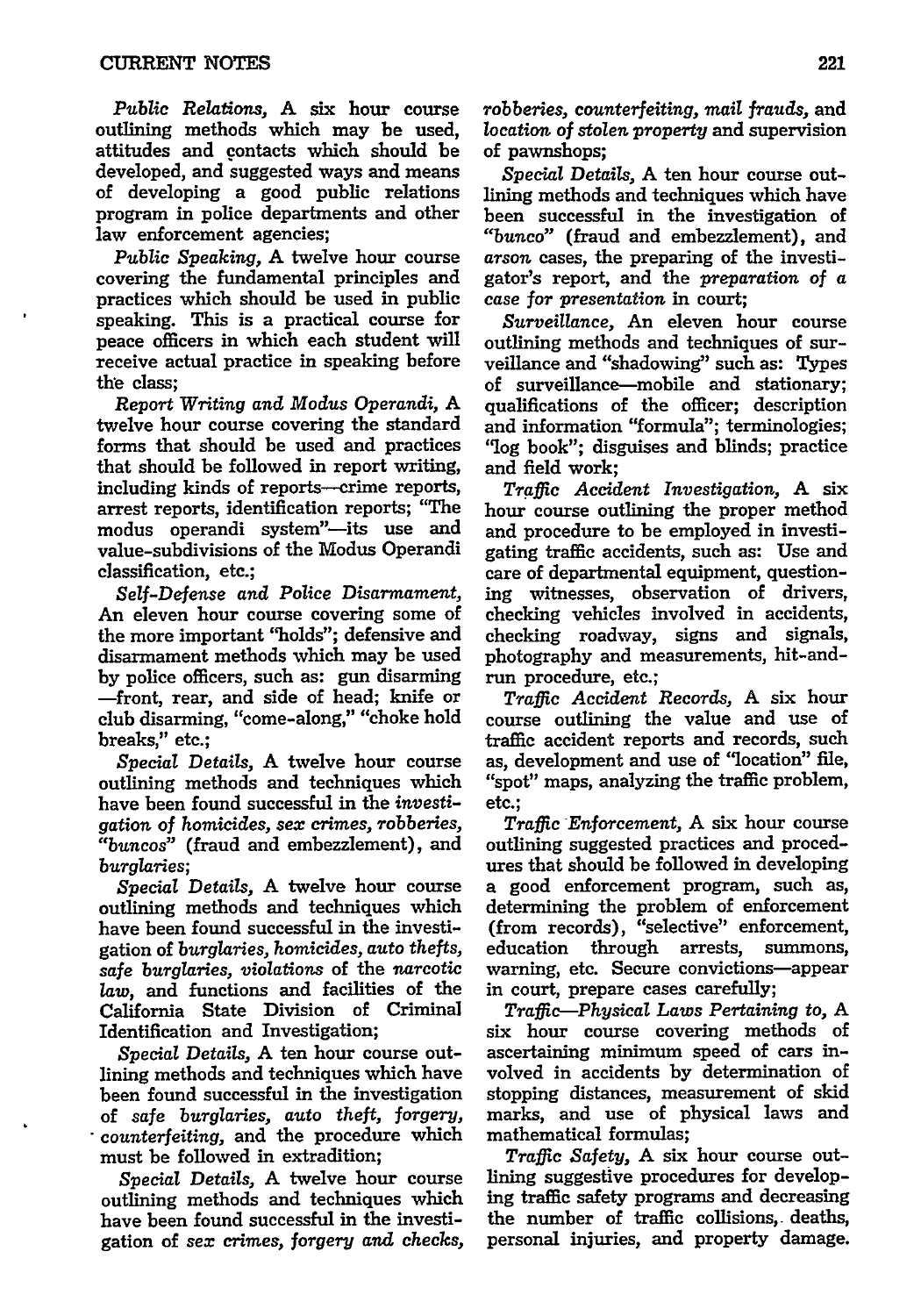Use and value of publicity, public relations, proper legislation, use of signs, signals and markings, traffic safety instructor in schools--driver training, driver and pedestrian education through newspaper, posters, contests, meetings, proper organization and personnel.

Some of the courses are given only at Berkeley and some only at Los Angeles; other courses are given at both sessions. However, an officer attending either session is bound to receive an excellent training in policing, if the course is as thorough as indicated.

Police Chiefs and Salaries-One of every six of the present police chiefs of cities over 10,000 was appointed since January, **1939,** according to a study of turnover of city officials in the 1940 *Municipal Year* Book, published June, 1940. This was the highest turnover since **1935,** and the sixth highest rate of turnover among the 12 municipal officials studied. Changes from **1939** to 1940 include replacements resulting from resignations, promotions, and deaths, as well as from removal.

The average salary of police chiefs remained substantially at the **1938** level, which, in turn, was well above the 1934 figures. The average salary of chiefs today varies from **\$8,265** in cities over **500,000** to \$2,348 in cities between **10,000** and **30,000.**

Salaries of patrolmen, like salaries **of** the chiefs, tend to increase with the size of the city. In cities from **10,000** to **30,000** half the cities pay a starting wage of **\$1,500** or higher, but in cities over **500,000** one-half pay **\$1,860** or more. **A** similar relation-hip is indicated in the study of maximum salaries included in the Year Book.

Radio Crime Programs-At the annual meeting of the Federal Bar Association, May 4, 1940, the report of the Committee on Criminal Law and Procedure was made by the Chairman, H. Milton Colvin. Part of it dealt with radio programs and is reprinted below because of its general interest.

"The radio is a powerful means of interstate communication and influence on public opinion throughout the nation. National broadcasts are listened to not

only **by** grown-ups but **by** children and growing youth. Children and growing youth are particularly intrigued with the more thrilling and adventurous radio programs and plays. Radio plays and programs concerning the exploits of criminals are especially fascinating to young people. These radio productions appear to be well intended and the announcers are careful to say that these programs are for the purpose of showing that crime does not pay. Some of the programs purport to dramatize actual crimes that have been committed whose perpetrators have been finally run down by the long arm of the law. These plays are acted out with nothing left to the imagination. One hears the thud of the lead pipe against the head of the victim as well as the resulting crashing of the skull and his blood-curdling shrieks for help and mercy. It is questionable whether this does not harden the young listeners to brutality and make it commonplace and expected. In order to show the cleverness of the law enforcement officers these radio plays portray equal or almost equal cleverness on the part of the criminals. Frequently the criminal outdoes the law enforcement officer and gets the best of him until, of course, the final roundup. The result is it is pretty hard for the young person to decide who gets the most thrills out of life -the criminal or the law enforcement officer. Mr. Frank Reller, Chief Probation Officer of the St. Louis Juvenile Court, has prepared a report for the Central States Probation and Parole Association which covers numerous cases of young men and women who have been apprehended in criminal activities and have confessed that they have obtained inspiration as well as suggestions and cues on methods of operation from these radio plays. Under the heading 'Listen Flat Foot' the April 8th number of Time gives a revealing picture of the findings of Mr. Reller and the effect of these radio programs on impressionable youth. According to Time's article these new criminal recruits not only adopt the methods of their favorite criminal radio heroes but also their pet expressions and talk to each other and police officers in the typical